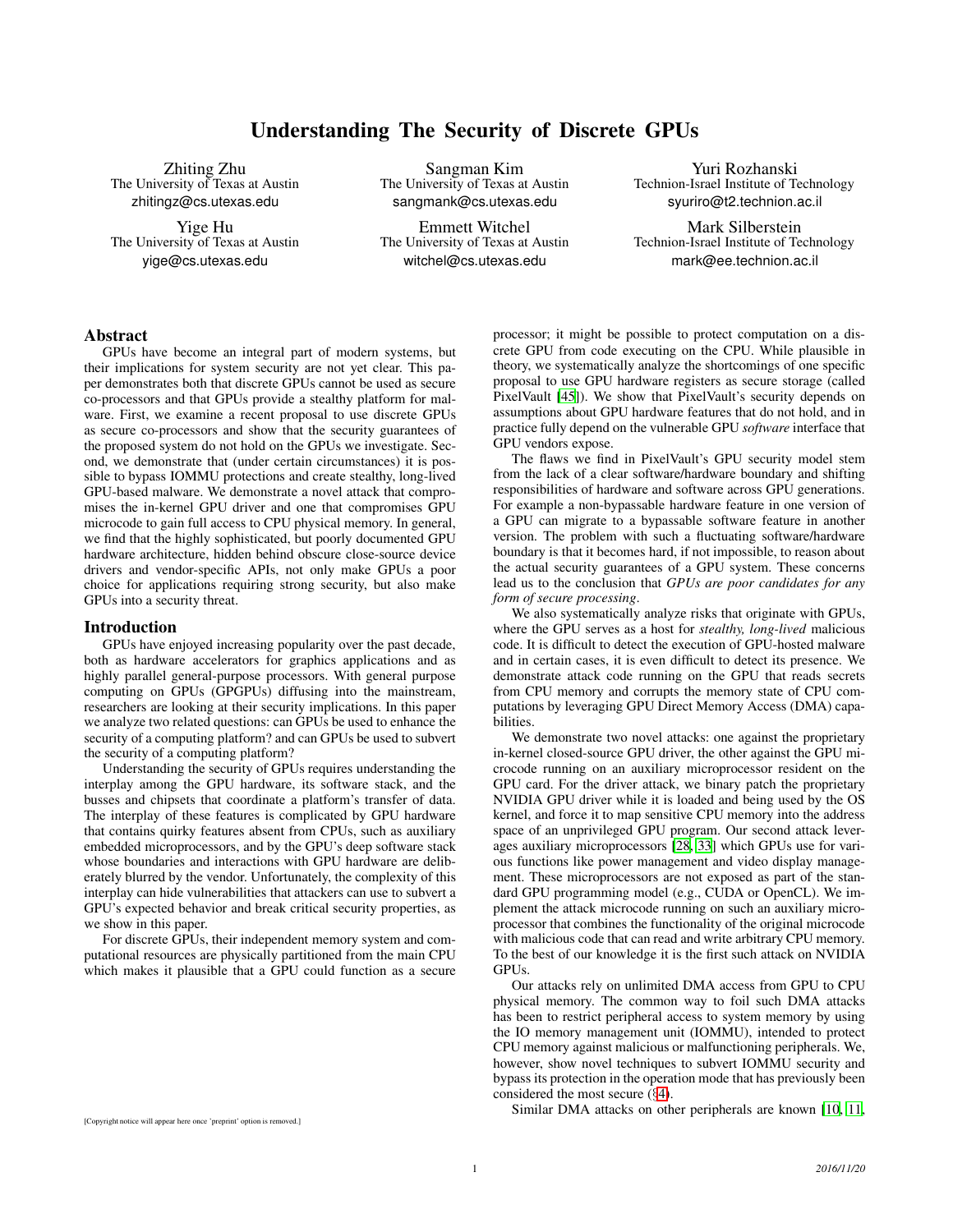<span id="page-1-1"></span>

Figure 1: CPU-GPU architecture overview. IOMMU use is optional and its behavior is configured by the operating system.

[35](#page-9-3), [41](#page-9-4)] However, our GPU DMA attacks are particularly dangerous because they are relatively easy to program: the ability of modern GPUs to execute general purpose code lowers the bar for implementing sophisticated malware on GPU.

Our attacks assume an adversary who transiently gains the ability to load a kernel module. The primary danger of the GPU-based attacks is their *stealthiness*. They would evade most known tools and research proposals that provide software system integrity.

Our work focuses on discrete GPUs from NVIDIA which come mounted on an expansion card which is plugged into a computer's IO bus. The only current proposal to use a GPU as a secure processor is for a discrete GPU. While integrated GPUs also use IOMMUs for safety, we leave for future work the dangers and mitigations for integrated GPU security.

Security is a global system property, so understanding real security vulnerabilities in deployed GPU-based systems requires painstaking analysis that spans privileged software, hardware, and language runtimes. For example, even though current IOMMU hardware is sufficient to foil all of our attacks, Linux's (version 3.16) IOMMU management makes it vulnerable to attack (§[4\)](#page-3-0). Completely eliminating our attack would require modification of the Linux kernel. The importance of our work is in precisely describing the difficulty of achieving security in modern GPU systems and in describing precisely how to program and configure the OS and the hardware to achieve the greatest security.

We begin by summarizing the portions of the GPU architecture that are most relevant for security  $(\S 2)$  $(\S 2)$ , and then describe how we can defeat the security of PixelVault (§[3\)](#page-2-0). Then we discuss how to bypass IOMMU protections (§[4\)](#page-3-0) and attack CPU memory using a compromised GPU driver (§[5\)](#page-5-0) and compromised microcode running on an embedded GPU microprocessor (§[6\)](#page-6-0). We summarize related work (§[7\)](#page-7-0) and conclude.

### <span id="page-1-0"></span>Architecture

This section summarizes relevant aspects of GPU architecture, paying close attention to the memory subsystem and CPU-GPU communications. We describe *discrete* GPUs that connect to the host via a peripheral component interconnect express (PCIe) bus, because this paper focuses on discrete GPUs, and in particular on NVIDIA GPUs. A high-level view of a CPU-GPU system model used throughout this paper is shown in Figure [1.](#page-1-1) Process and kernel are shaded, because they are software abstractions.

### GPU execution model

GPUs are slave processors controlled entirely by a CPU executing a GPU driver running in privileged mode. Any CPU process can initiate the execution of a GPU program by making API calls to the kernel-resident GPU driver. The initiating CPU process is called the *GPU-controlling* process. The unprivileged CPU process invokes a GPU *kernel*, which is specially written and compiled for execution on a GPU.

There are public APIs to allow the CPU-controlling process to manipulate the address space of any GPU kernel that it launches. Both NVIDIA CUDA and OpenCL contain APIs that allow management of the GPU kernel's memory, including transfer of data from/to the CPU, and mapping CPU memory into a kernel's address space, as we discuss next. Once the GPU-controlling process terminates, all the GPU resources associated with it are released. In particular, the driver reclaims the GPU memory and terminates active GPU kernels associated with the process.

### Memory Hierarchy

NVIDIA GPUs contain several streaming multiprocessors (SMs), which concurrently run thousands of sequential threads. Each thread may access its private registers, local on-die scratchpad memory, and global GPU memory shared among all SMs. Global memory is cached with two levels of hardware cache. The L1 data cache is local for each SM, while the L2 is shared across all SMs.

Instruction cache. NVIDIA GPUs have multiple levels of instruction cache, though the exact architecture has not been officially disclosed. Wong et al. [\[49](#page-9-5)] suggest that there are three levels. The instruction caches in GPUs are used exclusively for instructions. Further, the instruction cache is not kept coherent with the GPU global memory where the instructions are stored. The GPU driver flushes the instruction cache when a new GPU program starts. However, if the CPU writes to GPU instructions in memory while the GPU is running, the (stale) instructions are not invalidated from the cache. NVIDIA does not provide any public API for flushing the instruction cache. Therefore, overwriting a GPU kernel's program code in GPU memory while a GPU is running may not change the actual running program.

#### Accessing CPU memory from the GPU

Modern GPUs provide limited access to CPU memory from programs running on a GPU. In particular, a standard API (cudaHostRegister for CUDA [\[34](#page-9-6)] and clEnqueueMapBuffer for OpenCL [\[24\]](#page-9-7)) allows the CPU to map a CPU memory region into a GPU kernel's address space. Once mapped, the GPU may directly access the mapped CPU memory without CPU involvement via direct memory access (DMA). Similarly, GPUs may be configured to access memory-mapped input/output (MMIO) regions of other *peer* peripheral devices connected to the PCIe bus. For example, the NVIDIA GPUDirectRDMA API enables peer-to-peer access to Infiniband network cards, allowing GPU programs to communicate over the network without CPU mediation [\[32](#page-9-8)]. The GPU internal page table is generally accessible only through the GPU driver and is not visible to the CPU OS.

In contrast to CPU programs, in which memory protection is enforced for every load, store and instruction execution at runtime by hardware, GPU accesses to CPU memory do not pass through the CPU's memory management unit (MMU) and therefore the CPU performs *no* runtime checks. Rather, the GPU driver validates access rights at the time of *mapping* in *software*. Additional hardware protection can be provided by the IOMMU which we describe next. IOMMU

When a device performs direct memory access (DMA) to read or write CPU physical memory, it uses device addresses. When the IOMMU is working, it maps device addresses to CPU physical addresses (just as the CPU's MMU maps virtual to physical address). The IOTLB caches entries from the IO page table, just as the CPU's TLB caches entries from the process' page table. IO page table entries contain protection information, and the IOMMU will check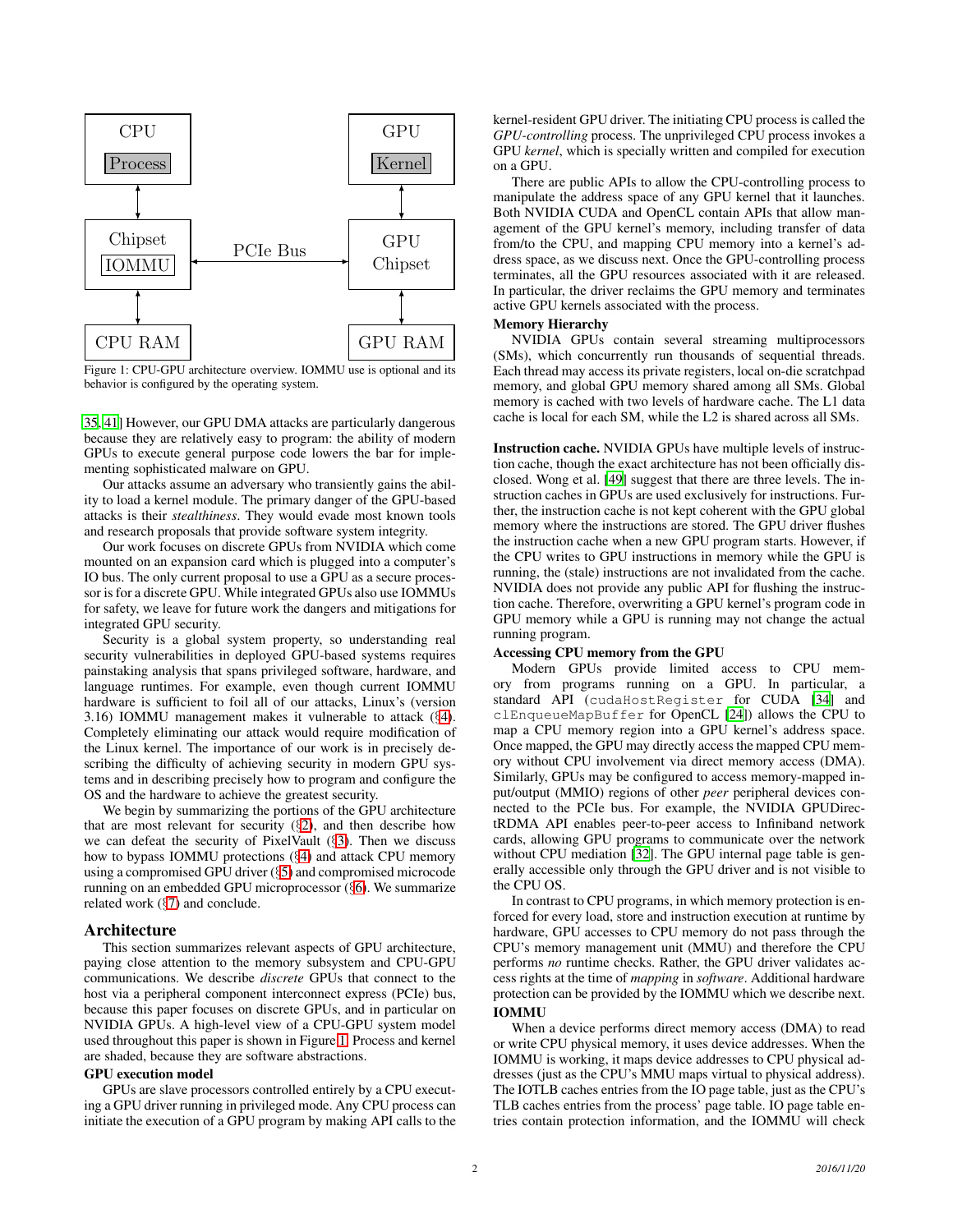each access to system memory from a peripheral device, to make sure it has sufficient permissions.

The IOTLB is not kept coherent with the IO page table by hardware, similarly to TLBs in most common CPUs. Software must explicitly manage the IOTLB, flushing the cached mappings when they are removed from the IO page table. We exploit this softwaremanaged IOTLB coherence mechanism to circumvent IOMMU protection and enable unauthorized access to system memory from the GPU, as we discuss in Section [4.](#page-3-0)

### Microprocessors and MMIO registers in GPUs

GPUs expose a set of memory mapped input output (MMIO) registers used by the driver for GPU management [\[2](#page-8-2), [28](#page-9-1)]. In addition, they contain several special-purpose microprocessors used to manage internal hardware resources. A GPU driver updates GPU microprocessor code every time a GPU is initialized. The documentation about the actual purpose of microprocessors and MMIO registers used in NVIDIA GPUs is fairly scarce; it usually comes from unofficial sources, such as open-source driver developers who partially reverse-engineered the official driver.

We found that the GPU MMIO registers can invalidate the GPU instruction caches. Flushing the instruction caches is key to dynamically updating the code of a running kernel, which breaks the security guarantees of PixelVault (§ [3.2\)](#page-2-1). Our microcode attack (§ [6\)](#page-6-0) leverages an important capability of NVIDIA microprocessors that allows unrestricted access to GPU and CPU memory [\[17](#page-9-9)].

### <span id="page-2-0"></span>Attacking PixelVault

In this section we analyze the GPU model and security guarantees PixelVault uses to claim a GPU as a secure co-processor. We then present several attacks that clearly violate PixelVault's assumptions, and therefore its security properties. We conclude that systems developed using PixelVault's approach are insecure.

Experimental platform. The attacks described in Section [3.4](#page-3-1) and Section [3.3](#page-3-2) are performed on NVIDIA Tesla C2050/C2075 GPU (Fermi) and an NVIDIA GK110GL Tesla K20c (Kepler), using NVIDIA driver versions 319.37 and 331.38 respectively, and CUDA version 5.5. The attack in Section [3.2](#page-2-1) is performed on an NVIDIA Tesla C2050/C2075 (Fermi) with the open source nouveau [\[30\]](#page-9-10) and gdev [\[22\]](#page-9-11) [\[23\]](#page-9-12)) drivers.

### PixelVault summary and guarantees

PixelVault proposes a GPU-based design of a security coprocessor for RSA and AES encryption which is resilient to even a strong adversary with full control of CPU and/or GPU software. PixelVault stores the secret keys encrypted in GPU memory, and the master key in GPU registers. It implements a software infrastructure that strives to prevent any adversarial access to these registers from CPU or GPU.

PixelVault threat model. PixelVault assumes that the system boots from a trusted configuration, and it can set up its execution environment on the GPU. Once PixelVault is established, the attacker may have *full control* over the platform. Specifically, the attacker can execute code at any privilege level and it has access to all platform hardware.

To achieve this goal PixelVault leverages several characteristics of the NVIDIA GPU architecture and execution model. While some of these characteristics are well known and have been officially confirmed, some were only *assumed* to be correct and others were partially validated experimentally.

Below we list only those assumptions that we later experimentally refute. Even if only one of these assumptions is not satisfied, PixelVault is no longer able to guarantee the secrecy of the master encryption key under its threat model.

1. It is impossible to replace the code of a running GPU kernel

if the code is fully resident in the instruction cache. This feature is critical to ensuring that an adversary cannot replace the PixelVault GPU code without stopping the kernel, and therefore without losing the master key stored in GPU registers. We show that NVIDIA GPUs have unpublished MMIO registers that flush the instruction cache, allowing replacement of code from running kernels that are as small as 32B (4 instructions).

- 2. The contents of GPU registers cannot be retrieved after kernel termination. This feature is essential to PixelVault's ability to prevent a strong adversary from retrieving a master key by stopping a running PixelVault kernel. We show that under certain conditions it is possible to retrieve the contents of registers after kernel termination, and the PixelVault design satisfies these conditions.
- 3. A running GPU kernel cannot be stopped and debugged if it is not compiled with explicit debug support. This feature is necessary to ensure that an adversary cannot retrieve register contents by attaching a GPU debugger to the running PixelVault kernel. We show that newer versions of the NVIDIA CUDA runtime provide support for attaching a debugger to any running kernel and it is unclear how to disable this capability. This attack requires root privileges to attach to any running process, yet this is permitted under PixelVault threat model.

In the remainder of this section, we explain in more details how we have invalidated the listed assumptions, thereby debunking PixelVault's security.

### <span id="page-2-1"></span>Replacing PixelVault as it runs

To run a kernel, a GPU needs the binary code to be resident in GPU memory. The binary is transferred from CPU memory to GPU memory by the driver prior to kernel invocation. GPUs do not support code modification while the kernel is executing. Therefore, PixelVault assumes that GPU hardware makes it impossible for an attacker to alter the execution of a running PixelVault kernel by replacing the original PixelVault binary in GPU memory, as long as the binary is entirely resident in the instruction cache. PixelVault explicitly validates that its kernel is small enough to fit in the instruction cache. Assuming the kernel is simple, PixelVault also explores all possible execution paths to make the kernel fully resident in the cache soon after starting execution.

We find that the lack of software interfaces for dynamic code update does not imply the lack of hardware support. Using the open source Envytools [\[13](#page-8-3)] reverse engineering toolkit, we can invalidate the instruction caches and replace the instructions of the *running* kernel with the attacker's modified instructions from GPU memory.

Technical details. We perform an experiment to show that we can dynamically update GPU kernel code using a matrix addition kernel and an updater process. The updater process locates the GPU kernel code in GPU physical memory by searching for the kernel's instructions. In the case of PixelVault, the binary is not secret, so it can be detected by an attacker. Once invoked, PixelVault kernel runs indefinitely, giving the updater enough time to identify and update its code. If the code is erased from memory, the attacker can speculate on its location, methodically working through the address space.

The updater replaces the addition instructions in our test kernel with subtraction instructions. When the effective size of the code in the GPU kernel loop is larger than 32 KB, overwriting the instructions in memory causes the behavior of the kernel to change. Such a large kernel (presumably larger than the size of the last level instruction cache) experiences instruction cache misses at runtime, yielding a result that is not a simple matrix addition.

However overwriting the kernel's program has no effect if the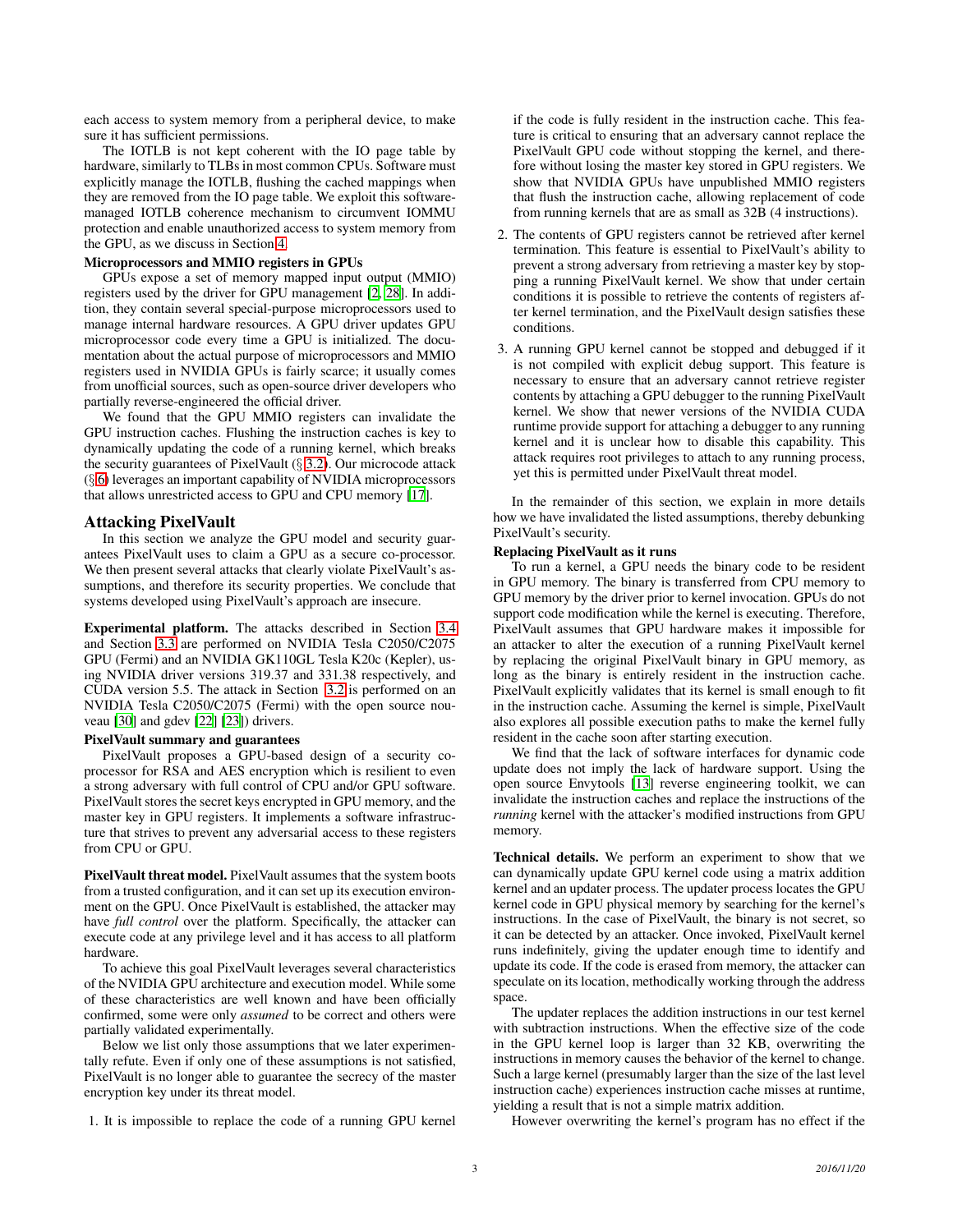size of the kernel's main loop is smaller than 32KB. In these cases, only if we flush the instruction cache via GPU MMIO registers do we see the expected change in the kernel output.

Our prototype requires 3.1 seconds to scan and identify kernel code in GPU memory. Therefore, we can only effectively flush the cache for long running kernels. The PixelVault kernel is intended to run continuously as it provides a runtime encryption service, therefore it is vulnerable to this cache flush attack.

### <span id="page-3-2"></span>Capturing PixelVault secrets after termination

PixelVault relies on GPU registers being initialized to zero when a new kernel is loaded onto a GPU and begins execution. Initial zero values for registers is necessary to prevent an adversary from terminating the PixelVault kernel and running a new kernel that looks for PixelVault secrets in its initial register values. Because initial zero values is not a feature officially documented by NVIDIA, <sup>[1](#page-3-3)</sup> the PixelVault developers experimentally validate that the register contents cannot be retrieved by another kernel invoked after PixelVault terminates. Yet, there is no guarantee that GPU hardware clears registers after termination of a GPU kernel.

We find that a cuda-gdb debugger can retrieve register values even after kernel termination. However it requires that other GPU tasks are concurrently active with the execution of the victim kernel. Specifically, NVIDIA CUDA enables multiple GPU operations such as CPU-GPU memory transfers or GPU invocations to be invoked concurrently by the same CPU process. Each operation is invoked in its own *CUDA stream*, and a GPU handles the operations in different streams concurrently. We found that if GPU kernel *B* is invoked in parallel with running kernel *A*, *A*'s register state can be retrieved using the debugger API even after *A* terminates, as long as *B* is still running.

The PixelVault implementation employs two CUDA streams, one for kernel execution and another for data transfers between a CPU and a GPU. An attacker may take advantage of the data transfer stream to invoke a long-running kernel, terminate PixelVault, and retrieve its secrets.

Technical details. We modified the cuda-gdb source code to read the registers of a terminated kernel. The modifications were necessary because by default cuda-gdb will refuse to read the registers of a terminated kernel. If we launch two kernels on different CUDA streams, cuda-gdb can read the register values from the terminated kernel so long as the other kernel is running. As soon as both kernels terminate, we cannot access either of their registers.

### <span id="page-3-1"></span>Stopping PixelVault with a debugger

The PixelVault version discussed in their paper runs NVIDIA CUDA version 4.2. This version of CUDA provided no support for attaching and setting a breakpoint in a *running* GPU kernel, unless that kernel was explicitly compiled with debug information. This property of the runtime environment disguised itself as a hardware feature. Therefore, PixelVault relied on it to ensure that an adversary cannot attach a debugger to retrieve the values of GPU registers which store the secret keys, without stopping the running PixelVault GPU kernel and consequently without erasing the contents of those registers.

However, with the GPU system software evolving so rapidly, many desirable features like attaching a debugger to a running kernel are added in every new release. In particular, this feature was added in the cuda-gdb GPU debugger starting from CUDA version 5.0 [\[18](#page-9-13)]. By using the CUDA debug API it is possible to stop a kernel, and inspect all GPU registers of the executing kernel from the CPU. This ability invalidates the privacy guarantees for PixelVault's master encryption key.

We found no simple way of preventing software from being able to attach to a running kernel. When attaching, cuda-gdb needs access to certain predefined memory locations stored as symbols in libcuda.so [\[31](#page-9-14)], which is the main library providing CUDA driver API support to GPU applications. In an older version of the CUDA driver (we tested version 319.37), the attach information resides in the symtab section and it can be safely stripped. However, more recent versions of the library (we tested version 331.38), no longer place the attach information in symtab, they place it in the dynsym section. The dynsym section cannot be stripped from the binary because it holds important data necessary for dynamic linking. If we remove the dynsym section from the binary, the dynamic linker can no longer load libcuda.so.

It is possible to zero out the entries in the dynsym section used by cuda-gdb, which causes cuda-gdb to crash the controlling CPU process when attaching to the running GPU kernel. PixelVault could make its own copy of libcuda.so (so that other users can continue to debug their kernels) and just zero out or corrupt the attach information in dynsym. Ultimately however, the ability to stop the running kernel is a hardware feature that PixelVault cannot disable. Because the PixelVault threat model assumes the attacker controls the host, the attacker can still attach to a running kernel and examine its register state even if the default support for how cuda-qdb attaches is removed from a version of libcuda.so.

Technical details. We use cuda-gdb to attach to a running GPU kernel, and retrieve all GPU registers via the CUDA debugger call CUDBGResult (\*CUDBGAPI\_st::readRegister) even if the CUDA application is compiled without debug information (i.e., without the  $-G$  flag for the NVCC compiler).

A simple experiment verifies this attack. A CUDA application launches a kernel with one thread that spins in an infinite loop and continuously changes a value stored in a register. We attach cuda-gdb to the GPU-controlling CPU process and then attach to the GPU kernel that the process spawned. All register values from the running kernel can be extracted whether or not the GPU kernel was built with debug information.

Using this technique, we can also attack a more realistic kernel. We implement the AES encryption algorithm in a GPU program, emulating part of PixelVault's operation. The AES key is stored in GPU registers. While the kernel is running, we attach to it using cuda-gdb, read the GPU registers, and expose the secret key.

# Discussion

Discrete GPUs appear to have potential as secure coprocessors because they have physically distinct and complete processing resources: processor, caches, RAM, and access to I/O. They also have micro-architectural (though seemingly robust) guarantees about non-preemption and an incoherent instruction cache. The PixelVault system is an intelligent attempt at trying to build a secure system from these components.

However, our investigation yields the clear conclusion that GPUs are not appropriate as secure coprocessors and cannot contribute to the trusted computing base (TCB) of the system. GPUs are complex devices that rely on sophisticated proprietary hardware and software which is poorly (often purposefully so) publicly documented – the opposite of a firm basis for security. GPU manufacturers are not interested in exposing their architecture internals, and they can easily change the architecture in ways that invalidate the security of systems based on a GPU, e.g., by adding preemption.

<span id="page-3-0"></span>We have found a variety of documented and undocumented ways of violating the security of PixelVault. We learned of the existence of many MMIO registers from the Envytools GPU reverse engineering project [\[13\]](#page-8-3). However, some registers that allowed us to invalidate the GPU instruction cache are not documented as flushing the cache—yet another example of an obscure GPU architectural subtlety which undermines its use as a secure coprocessor.

<span id="page-3-3"></span><sup>1</sup> [http://docs.nvidia.com/cuda/parallel-thread](http://docs.nvidia.com/cuda/parallel-thread-execution/index.html#state-spaces-types-and-variables)[execution/index.html#state-spaces-types-and](http://docs.nvidia.com/cuda/parallel-thread-execution/index.html#state-spaces-types-and-variables)[variables](http://docs.nvidia.com/cuda/parallel-thread-execution/index.html#state-spaces-types-and-variables)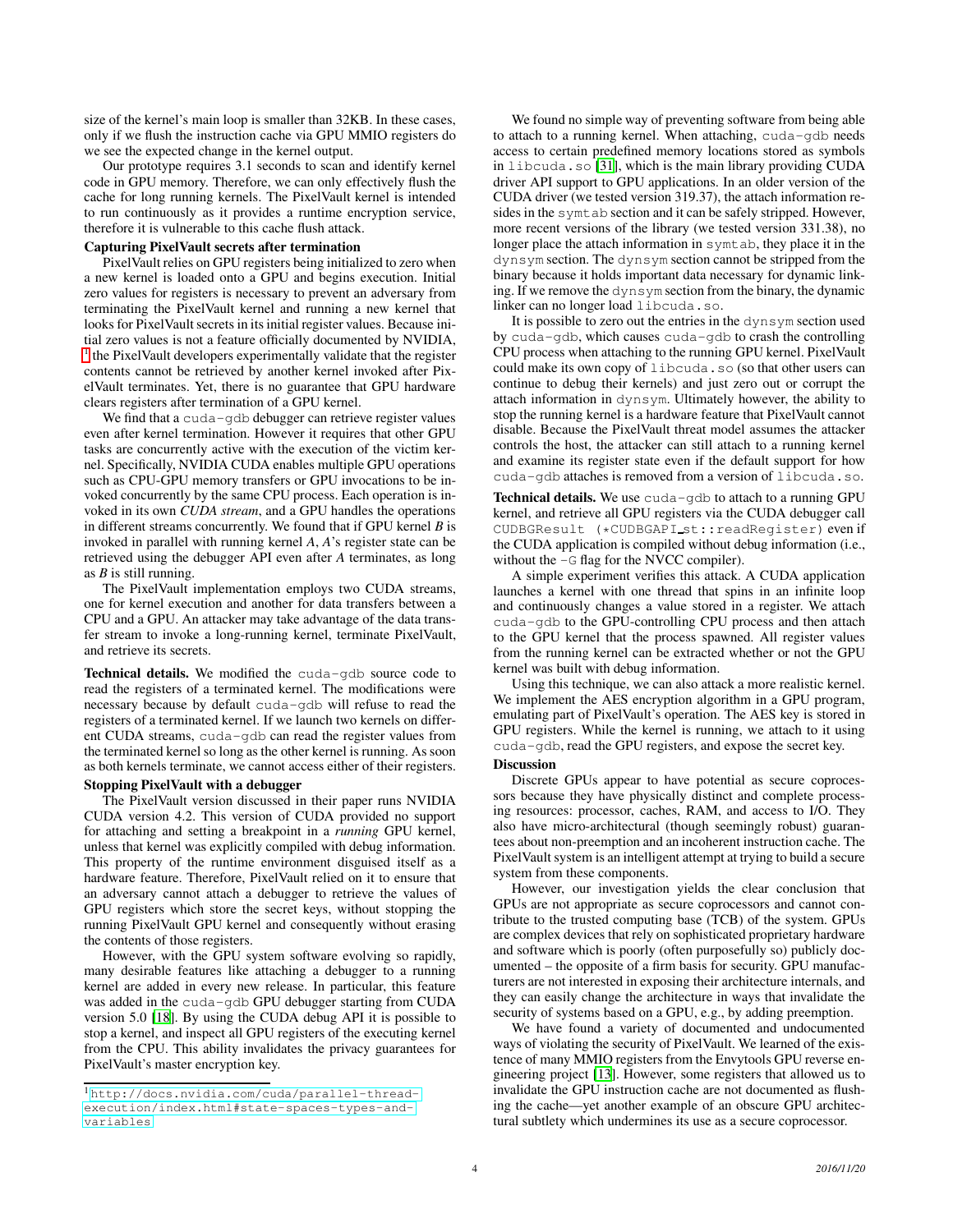# Threat model and IOMMU

We explore how GPUs might host stealthy malware. Our malware attacks compromise the privacy and integrity of system memory by reading and writing it from the GPU. First we specify our threat model.

# Threat model

An attacker may load and unload kernel modules. In Linux, this can be done by briefly gaining the CAP SYS MODULE capability (which is a user credential stored in the process control block) using kernel exploits (e.g., [\[4,](#page-8-4) [6](#page-8-5), [7\]](#page-8-6)), by bypassing capability checks (e.g., [\[5](#page-8-7), [8,](#page-8-8) [9](#page-8-9)]), or by exploiting kernel module loader weaknesses [\[12\]](#page-8-10). After loading a module, the attacker also has access to the GPU control interface i.e., MMIO register regions, and as we explain in our microcode attack (§[6\)](#page-6-0), it can use these registers to load malicious microcode onto an embedded auxiliary GPU processor. Loading the microcode is done by reloading the GPU driver module into the OS kernel. After the malware is installed, the attacker loses the module loading capability and is allowed *only unprivileged access*.

If an attacker can load a module, why should he or she bother with the attacks we describe? The primary reason is *stealthiness*: all of our attacks originate with the GPU reading and writing CPU memory (e.g., sensitive operating system data structures), making them hard to detect. Detecting root-level compromise is the subject of much published work (e.g., [\[21\]](#page-9-15), [\[37](#page-9-16)], [\[36\]](#page-9-17), [\[3\]](#page-8-11)), open source tools (e.g., chkrootkit) and commercial tools (e.g., Malwarebytes AntiRootkit, McAfee Rootkit Remover). To our knowledge, there are no tools and precious few research studies to detect GPUbased malware. Our attacks require no changes to the page table of any unprivileged process, and they bypass the CPU's MMU and memory protection settings. The GPU page table that stores the mappings into system memory are not visible from the CPU (at least not via the public API). Therefore, once mapped into the GPU, a malicious unprivileged GPU kernel may keep accessing any CPU memory without raising suspicion.

Modern systems, however, usually contain an input/output memory management unit (IOMMU) which monitors devices' Direct Memory Accesses (DMAs) to system memory in order to protect it from unauthorized accesses. The IOMMU restricts the devices to access only the CPU memory pages specified in its I/O page table. Unlike the hidden GPU page tables, the I/O page table can be monitored by security tools (though we are not aware of any that do), undermining the stealthiness of the attack.

The malware, therefore, must circumvent IOMMU protection to evade detection, and the next section details the techniques to accomplish that.

### IOMMU

We exploit the subtleties of IOTLB management in the Linux kernel and our prototype is based on the Intel IOMMU. We first provide a brief overview of the IOMMU management policies.

IO device drivers strive to make all memory mappings as shortlived as possible to increase security at the expense of higher management overheads [\[27](#page-9-18)]. The OS, therefore, offers several IOMMU configurations that influence the IOTLB management policy and enable different tradeoffs between management cost and security. The configurations and their respective management policies are summarized in Table [1.](#page-4-0)

IOMMU disabled. Though it is detrimental to security, many systems, especially those that include discrete GPUs, disable their IOMMU by default. IOMMU support for Intel chipsets must be configured through the BIOS as part of setup for device virtualization technology (VT-d), and it also must be enabled in the Linux

<span id="page-4-0"></span>

| Mode            | <b>IOTLB Flush</b>                            |                                                                                                  |  |
|-----------------|-----------------------------------------------|--------------------------------------------------------------------------------------------------|--|
|                 | <b>Strategy</b>                               | Timing                                                                                           |  |
| Disabled        | None                                          | NА                                                                                               |  |
| Pass<br>through | None                                          | NA                                                                                               |  |
| Deferred        | Flush entire<br>IOTLB.                        | When deferred list is<br>full or $t$ ms after the<br>first entry $2$ , whichever<br>comes first. |  |
| Strict          | Flush individual<br>entry in given<br>domain. | Immediately after<br>unmapping entry from<br>IO page table.                                      |  |

Table 1: Different IOMMU modes, their properties and security characteristics.

kernel. Some server manufacturers ship their products with VT-d disabled in the BIOS by default [\[14](#page-9-19)].

Several major Linux distributions (e.g., Ubuntu 15.04, CentOS 7, RHEL 7, OpenSUSE 13.2) ship with Intel's IOMMU disabled in the kernel. The primary reasons for disabling the IOMMU is reduced I/O performance [\[50\]](#page-9-20) and the IOMMU's incompatibility with certain devices and features. For example, the peer-to-peer DMA capability of NVIDIA GPUs, essential for high I/O performance in multi-GPU systems, requires the IOMMU to be disabled [\[32\]](#page-9-8).

While we state the obvious, when the IOMMU is disabled, it does not protect CPU memory from malicious accesses performed from the GPU.

IOMMU pass through mode. In pass through mode, device addresses are used directly as CPU physical addresses. In this mode the hardware IOMMU is turned off, so there is no permissions checking for DMA requests. Devices enter pass through mode if it is enabled by a kernel parameter, and if during device discovery, the kernel determines that a device can address all of physical memory. Some devices can be in pass through mode without all devices being in this mode.

Because there is no permissions checking, our driver and microcode attacks work in pass through mode. Pass through mode is intended to use a software TLB [\[51\]](#page-9-21), but we verified that on our system, the software TLB does not check permissions. In our system, even though GPU device addresses are 40 bits, it identifies as a 32 bit device during its initialization. Therefore, the kernel must boot with less than or equal to 4 GB of memory to enable pass through mode. We verified that regardless of how much physical memory is in the machine, if the kernel boots with a mem=4G option, the kernel defaults to pass through mode where our attacks work.

IOMMU deferred mode. If the IOMMU is enabled, Linux configures it to work in deferred mode by default. When system memory is unmapped from IO devices, the OS clears the IO page table entry and adds it to a flush list. The IOMMU driver flushes the entire IOTLB when the list contains a certain number of entries (250 for the kernel version 4.1) or at most 10ms after an entry is added to the list, whichever comes first.

Deferred mode is considered less secure for memory integrity because the memory unmapped from the device by the device driver remains accessible from the device for up to 10ms [\[27\]](#page-9-18). However, we show below that this mode foils the GPU malware attack.

IOMMU strict mode. Strict mode does not defer flushing the IOTLB when unmapping IO memory; each page is flushed by the driver immediately after its entry is unmapped from the IO page table. The driver flushes only the region covered by the entry (which can be a single page, or a power-of-two contiguous and aligned sequence of pages) and it never flushes the entire IOTLB,

<span id="page-4-1"></span><sup>&</sup>lt;sup>2</sup> In Linux  $t = 10$  for Intel IOMMUs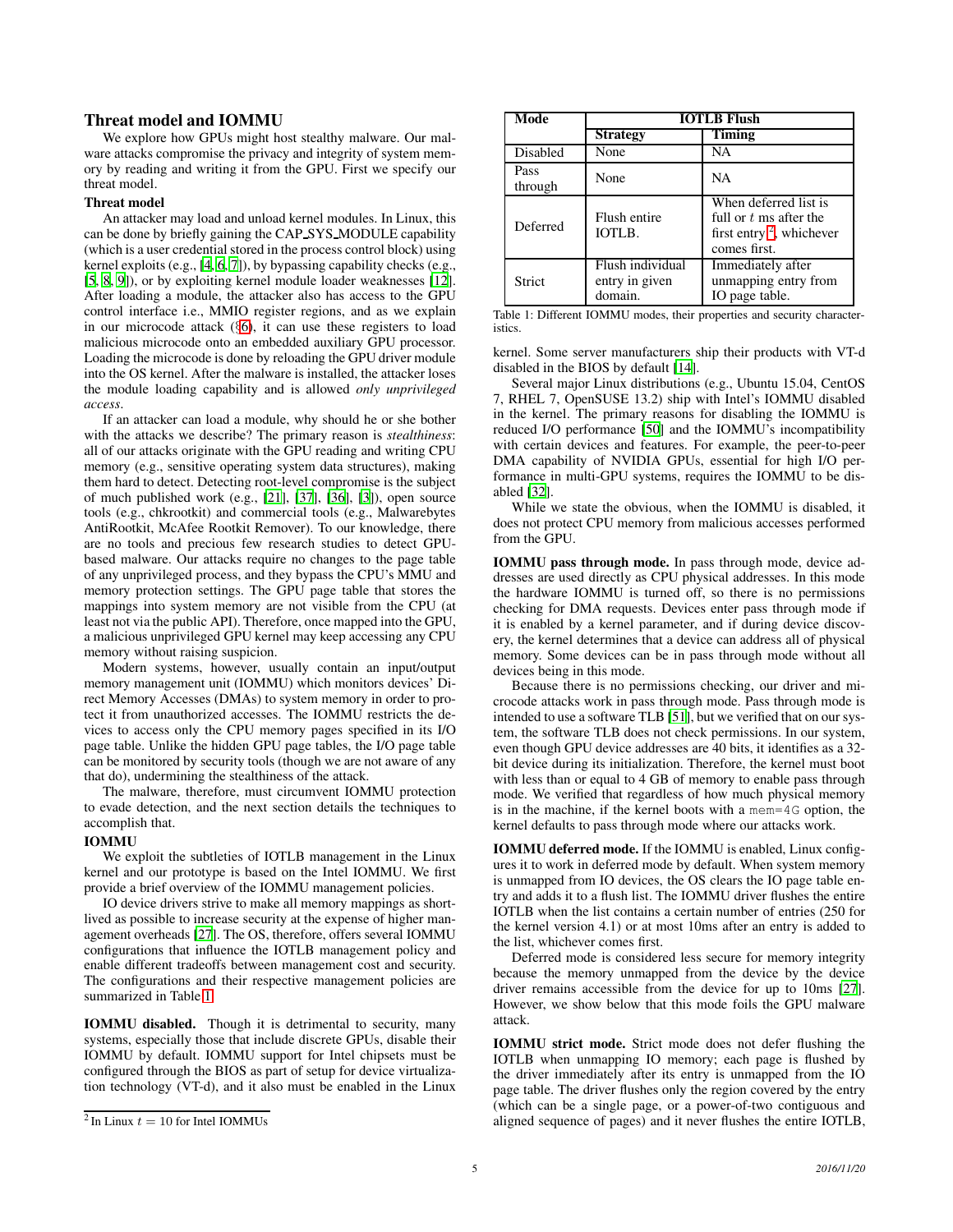<span id="page-5-1"></span>

| Workload               | Bit rate          | Stale period |
|------------------------|-------------------|--------------|
| Idle ssh connection    | 10 <sub>bps</sub> | 1 day        |
| Web radio              | 130 Kbps          | 1 hour       |
| Web video: Auto (480p) | 2 Mbps            | 1 minute     |

Table 2: Workload, average measured bit rate, and the time a stale IOTLB entry stays resident.

as it does in deferred mode.

Strict mode also respects IO protection domains. Each device, e.g., NIC, GPU, is placed in its own protection domain and entries in the IOTLB are tagged with the domain identifier. When the IOMMU driver flushes an entry from one domain, it does not affect other domains.

This mode is considered safer than the deferred mode, because it flushes the IOTLB immediately after the entry gets unmapped.

#### IOMMU attacks

Our driver and microcode attacks work when the IOMMU is disabled or in pass through mode. Therefore, we now describe how we attack strict mode and how we can surreptitiously transition from deferred mode to strict mode.

We describe how to keep a stale malicious mapping in the IOTLB without having it installed in the I/O page table. Keeping the entry out of the I/O page table makes an attack more difficult to detect (though we know of no security tool that even validates I/O page tables).

Stale IOMMU entries in strict mode. Our attack writes a malicious IO page table entry (e.g., one that maps an unrelated process' credential structure), launches a GPU kernel which accesses the device address of the mapping, causing the entry to be cached in the IOTLB. Then the attack code overwrites the IO page table entry and the GPU kernel terminates. The malicious entry remains cached in the IOTLB, with no way for software to detect its presence, and no evidence of it in the backing IO page table.

The question remains, how long can a stale entry last in the IOTLB? We do experiments on a machine running Ubuntu 14.04 with X and Xfce desktop, the Linux 3.16 kernel with an Intel 82579LM Gigabit Network Card. We run several experiments each with progressively more network traffic to create different levels of IOTLB contention, because the network card competes for IOTLB entries with the GPU. We also tried to create IOTLB pressure from the GPU by running glxgears, a web browser, and displaying video, but none of these activities generated significant competition for IOTLB entries, and none of them caused the GPU or driver to flush the IOTLB.

Table [2](#page-5-1) summarizes our experiments where we run workloads with increasing network load and measure the stale period—the period of time a stale entry stays in the IOTLB.

The first workload keeps an open ssh connection (using the TCPKeepAlive option) to an idle machine. We measure a stale period of more than 24 hours (after one day we discontinued the experiment). Next we continuously stream a web radio station which generates on average 130 Kbps of incoming network traffic. Without refreshing the stale entry, the stale mapping can be read after  $T = 1$  hour. By periodically running an unprivileged GPU kernel to read the memory mapped by the stale IOTLB entry every hour, we can keep the stale IOTLB entry resident for 10 hours.

Finally, we increase the network load by streaming a video from youtube using the Firefox web browser. The video is played at the "Auto (480p)" setting, generating an average of 2 Mbps as measured by a network monitor. This workload uses the NIC and the graphics rendering capability of the GPU. The mapping can be reliably read 1 minute after it was erased from the IO page table. Running a GPU kernel every 1 minute is sufficient to keep the stale IOTLB entry resident for one hour, after which we discontinued the experiment. Streaming higher bandwidth videos, like the "Auto (720p)" setting, cause the attack to fail, even when we refresh the stale entry every minute. We use round numbers like 1 minute for a stale period to validate that our attacks are practical. Future work might determine more clever ways to keep an IOTLB entry resident, but our experiments establish a large enough window of vulnerability to be a security concern.

Stealthy transition from deferred to strict. Keeping a stale entry in the IOTLB is possible only if the IOMMU is configured in strict mode, because it is the only mode that invalidates each IOTLB entry separately. However, if the IOMMU is enabled, Linux uses deferred mode by default, which flushes the IOTLB as a whole. These IOTLB flushes frustrate our attacks (and form a practical countermeasure to both of our attacks).

We find that the kernel transitions between deferred and strict mode based on the state of a single variable (intel iommu strict). By setting this variable to 1, the kernel will put all devices into strict mode. Because this is a small, legal change to kernel state, it is quite stealthy. We experimentally verify that it is effective at engaging strict mode, where we can cache a stale IOTLB entry and launch one of the attacks we now describe.

We leave for future work developing a Linux IOMMU management policy that combines the best parts of strict and deferred mode. Strict mode minimizes the chances of memory corruption by a device by quickly unmapping DMA memory. Deferred mode frustrates our attacks by periodically flushing the entire IOTLB.

### <span id="page-5-0"></span>GPU driver attack

In this section we show an attack on the stock NVIDIA closedsource GPU driver. The attack enables arbitrary CPU memory mapping into an unprivileged GPU program, concealing malware code which monitors or changes CPU memory from a GPU kernel.

The attack scenario. An attacker loads a malicious kernel module which installs a backdoor by patching a GPU driver in CPU memory (Step  $(1)$  in Figure [2\)](#page-6-1). The driver continues to operate normally. To trigger the backdoor, an unprivileged GPU-controlling process performs a sequence of standard GPU API calls (a trigger sequence)  $(3)$ , and maps the requested CPU memory into the GPU 4 . The driver patch bypasses the standard access control checks in the driver, and allows the attacker to map any user or kernel memory page. The CPU process invokes a malicious, unprivileged GPU kernel  $\circled{5}$  which accesses the mapped page  $\circled{6}$ . The attack module may unload itself, leaving the modified driver in kernel memory to subsequently repeat the attack from another unprivileged process. If no more attacks are planned, a stealthier alternative is to reconstruct the original driver code to evade detection by kernel code integrity scanners [\[36](#page-9-17)]. We implement two proof-of-concept GPU malware kernels – one that escalates the privileges of a given process by manipulating its cred structure, and another that diverts the execution flow of a given process by updating its code, which resides in read-only memory.

Our attack is similar to the previously reported GPU keylogger [\[25](#page-9-22)] attack. Both attacks exploit GPU DMA capabilities; in the keylogger case access is to the keyboard buffer in OS kernel memory. The primary difference is that our attack requires no longrunning CPU process to proceed, while the keylogger does. That is because for the keylogger, the malicious memory mapping to the keyboard buffer must be installed into an unprivileged process that is running while the root-level compromise is active. The attack is lost if that unprivileged process subsequently terminates. Attacking the driver directly allows us to map any page to any process as many times as necessary, and without modifying sensitive kernel data structures.

Driver patch. Identifying the specific locations in the NVIDIA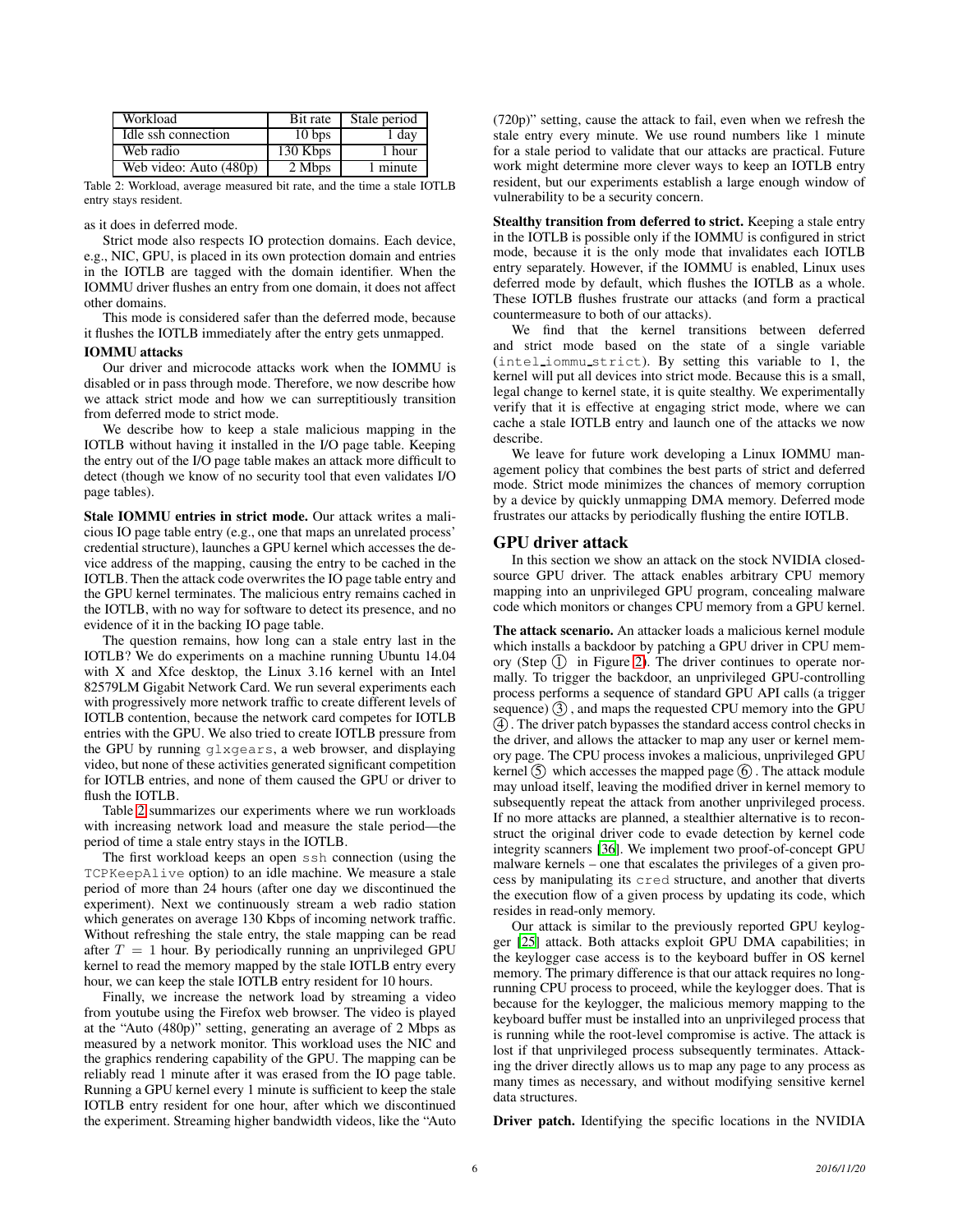<span id="page-6-1"></span>

Figure 2: The driver attack, where a patched GPU driver has its memory mapping access control bypassed to allow a GPU kernel to access all of the CPU's memory.

driver that control access to memory would seem difficult because most of the driver is proprietary and undisclosed. However, the particular functions that control memory mapping reside in the wrapper of the driver that is shipped open source and compiled at the time of driver installation, making it easier to determine the exact location that needs patching.

We choose to patch the NVIDIA driver in memory rather than modify its source code. Patching the driver enables the attack on a system where the GPU driver module has been already loaded and is in use by the kernel, allowing the attack to avoid unloading it first, which can be easily noticed. The patch is installed by a malicious module which finds the driver module in memory, overwrites some of its code, and then unloads itself.

The patch diverts the original control flow of the driver to bypass the memory permission checks when handling the cudaHost-Register() API call, which is normally used to lock CPU memory pages (os\_lock\_user\_pages()) and map them into the GPU address space (nv\_dma\_map\_pages()).

The driver acts normally as long as the trigger sequence has not been detected. The trigger sequence is a series of legal but erroneous calls to cudaHostRegister(), e.g., passing pointers to unallocated memory. Once triggered, the modified driver expects another call to cudaHostRegister() with the hidden buffer as a parameter. The hidden buffer contains the actual parameters of the malicious mapping request. For instance, the driver may map the virtual address of a certain process, or some known kernel data structure like the task control block (task\_struct in Linux). The patch resolves the physical address of the requested memory region, injects this address into the original control structures of the driver, and resumes the original driver which updates the internal GPU page table with the new mapping. The GPU-controlling process then may launch the malicious GPU kernel that accesses the mapped region.

# <span id="page-6-0"></span>GPU microcode attack

We demonstrate a novel attack that modifies GPU microcode to spy on or corrupt CPU and GPU state. The attack uses an embedded microprocessor in NVIDIA GPUs and can evade any detection mechanism that relies on evidence from CPU or GPU memory.

### Background: NVIDIA GPU microprocessors

NVIDIA GPUs contain several on-board microprocessors for power management, video display, decoding, decryption, and other purposes. The existence of multiple Falcon microprocessors in NVIDIA GPUs has been officially disclosed by NVIDIA [\[33](#page-9-2)], but no official public API has been released. The reverse-engineering

<span id="page-6-3"></span>

Figure 3: The GPU microcode attack. (1) *Launch*) The attacker loads the attack code into microprocessor storage. (2) *Monitor*) The microcode transfers data from GPU memory to its own memory in order to identify triggers or commands from the attacker. (3) *Execute*) Once it detects the commands, it launches the attack by writing to critical data structures in CPU memory.

community discovered that Falcon microprocessors are capable of issuing data transfers from CPU or GPU physical memory to microprocessor memory using dedicated memory transfer instructions [\[13,](#page-8-3) [17](#page-9-9)].

Falcon microprocessors expose a common set of MMIO registers that both a CPU and the microprocessor can access or update (GPU kernels normally cannot access them). These registers enable communication between privileged CPU code and the microcode. Certain MMIO registers update the code and data memory of the microprocessor and restart its execution. Linux kernel source code contains the assembly code for certain Falcon processors<sup>[3](#page-6-2)</sup>.

The platform's GPU driver loads control code onto the Falcon microprocessors as part of its initialization sequence. The code is invoked in response to certain events, for example when serving requests to switch GPU control to another CPU process (called GPU context switch [\[15\]](#page-9-23)). It is this control code that we attack. We call this a GPU microcode attack because the microprocessor code is one of several non-user visible code modules loaded into the GPU at its initialization, and because it is terminology accepted by GPU driver developers [\[16](#page-9-24)].

#### The attack

The attack consists of three phases: launch, monitor, and execute, as illustrated in Figure [3.](#page-6-3) In the launch phase, the attacker with privileged access installs the attack microcode on one of the Falcon microprocessors, and executes the code. Now the attack enters the monitor phase, in which the microprocessor monitors regions of GPU memory to identify commands from the attacker. The commands can be located in GPU memory or MMIO registers, though our prototype monitors only specific GPU memory locations. Finally, once the commands are identified, they are executed by the microprocessor as part of the execution phase.

In our proof-of-concept attack, we use a seemingly random binary string as the trigger for the attack. An unprivileged attacker executes a CUDA program that has a large data structure containing repeated copies of the trigger string. Our modified microcode detects the trigger (probably) in one of its monitoring locations and transitions into the attack execution phase. In our prototype, the attacking microcode escalates the privilege of a predefined running

<span id="page-6-2"></span><sup>3</sup> Located in drivers/gpu/drm/nouveau/core/engine/graph/fuc.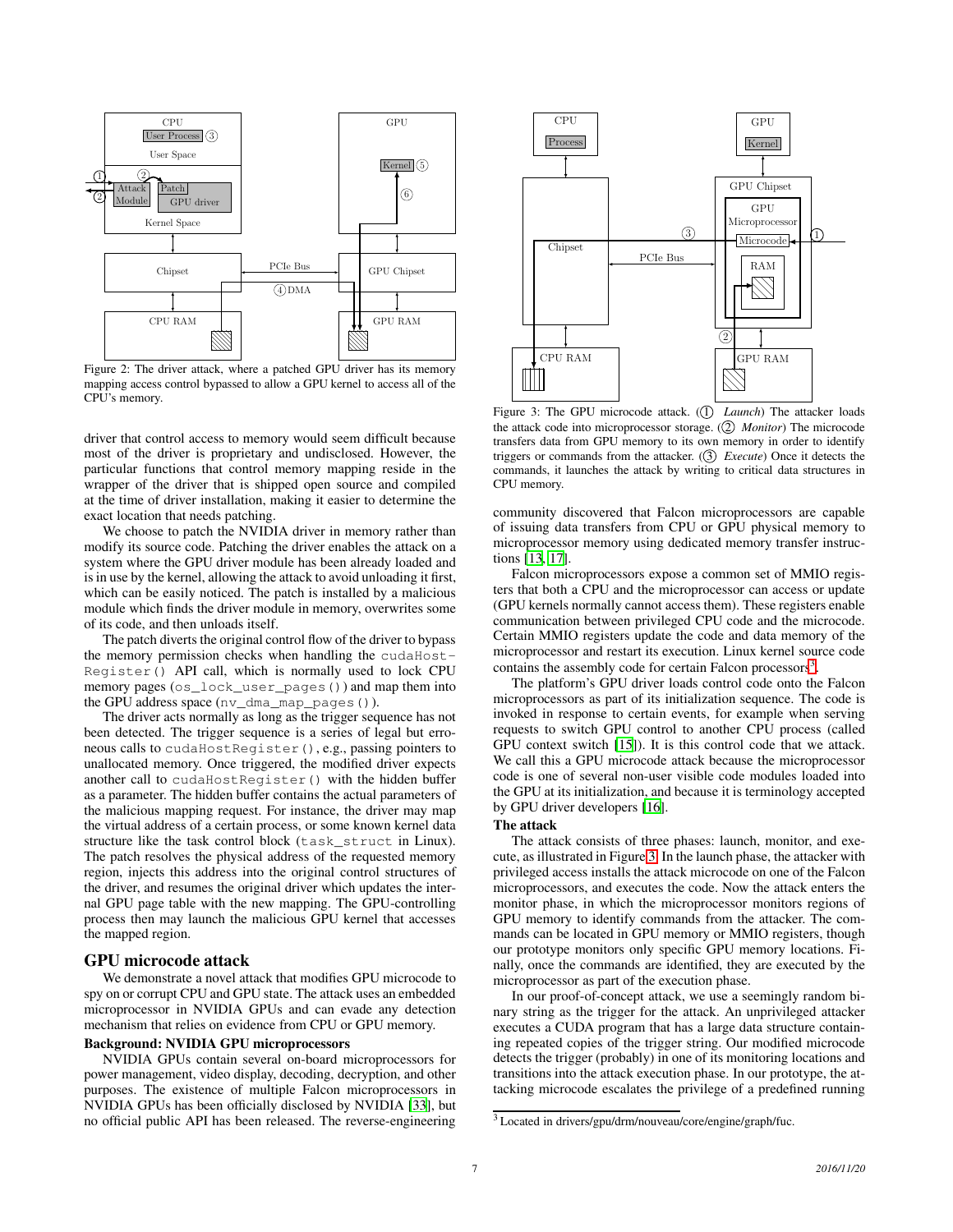shell process, by writing into the process' credential structure in CPU memory.

Stealth and unobtrusiveness. The key benefit of this attack is stealth. We observe no evidence that the attack is occurring in CPU memory or in GPU memory. We check all of the GPU base address register (BAR) regions mapped by the CPUs (BAR0 for MMIO, BAR1 for VRAM aperture, BAR3 for kernel-accessible control memory) and none contain any sign of the microcode data or code, both in big- and little- endian representations. The only forensic tool we could find for dumping GPU memory [\[38](#page-9-25)] did not reveal the microcode. The microcode resides only in the GPU microprocessor memory. The Falcon processor has MMIO registers for uploading the microcode from CPU memory to microprocessor memory. It also has an MMIO register for transferring microprocessor memory back to CPU memory, but we know of no tool that uses this interface, let alone one that tries to determine if the microcode is malicious.

Once established, the microcode attack does not require support from a kernel module or a CPU user process, unlike previously known GPU malware attacks [\[25\]](#page-9-22). The attack does not affect the integrity of kernel-level data structures.

#### Technical details

The attack code is written in C, based on the microcode assembly code in the Linux kernel. It is then compiled by the publicly available LLVM backend and envytools [\[17\]](#page-9-9). The Falcon's xfer instruction can initiate DMA, and it can transfer data from both GPU and CPU memory to its own memory, or vice versa.

Out of many Falcon microprocessors, we use a microprocessor that manages context switching between multiple command streams, e.g., between the X server and a 3D application. There are several microprocessors involved in this process; microprocessors manage the context switch of a group of SMs (graphics processing clusters, or GPCs), and a HUB microprocessor that manages these GPC microprocessors. We update the microcode of HUB microprocessor because it has larger code and data memory, and the open-source version of the microcode is available in the Linux kernel. An official version of the microcode can be also extracted [\[16\]](#page-9-24), and used to build modified microcode.

The compiled binary is loaded into the microprocessor of the NVIDIA C2075 GPU using a set of MMIO registers. The envytools [\[13\]](#page-8-3) project contains a set of tools the open-source community has developed and used to build the open-source nouveau Linux driver for NVIDIA GPUs. RNN is the community-built knowledge base for MMIO registers in NVIDIA GPUs. The addresses in parentheses are the offsets within the MMIO region, which is referred by the first set of the PCI base address registers (BAR0) of NVIDIA GPUs.

Microcode is uploaded to Falcon using CODE VIRT ADDR  $(0x188)$  and CODE  $(0x180)$  registers. The user can issue 32 bit stores to the CODE VIRT ADDR register for the index of the 256B chunk of code to be written, and CODE for the content of the code at the address pointed by CODE VIRT ADDR. DATA (0x1c4) allows upload of microcode data.

Most of the attack microcode is loaded into regions that do not overlap with the existing code or data, to have minimal effect on the normal system operation. Only small patches to the code region are needed to redirect the control flow to the injected attack code.

To remain unobtrusive, we split the work done by the attack microcode into small units and execute only for a limited time, chaining together subsequent executions using continuations. The microcode is originally designed to be interrupt-driven: most of the functions are interrupt handlers for different types of interrupts, such as periodic timers or commands waiting to be handled. The microprocessor assumes that interrupt handlers will be brief.

We test the unobtrusiveness of our attack code by running  $q\ell x$ -

gears from the Mesa GL utility library. This application reports the frame rate of 3D graphics rendering, and we could observe lower frame rates or even GPU lockup if the execution time of our inserted operations took too long. By fine-tuning the amount of work done at each interrupt, our attack microcode supports the same glxgears framerate as the unmodified microcode. We also could not subjectively observe an effect on typical desktop operations.

We implement our proof-of-concept microcode attack on top of the open source nouveau driver. The attack code for the nouveau driver includes all of the attack steps we describe in the attack scenario. We verify that we can unobtrusively inject simple code sequences into the NVIDIA microcode, but do not implement the entire attack for on the NVIDIA microcode.

The embedded NVIDIA microprocessor has a periodic timer interrupt and a one-shot watchdog timer, but in our experience, the use of the periodic timer affects the graphics output. Therefore, to remain undetectable, we use the watchdog timer and have the watchdog event handler reschedule another watchdog event. Our attack code is 4KB, which we add to the 3KB of Nouveau microcode fitting comfortably in the device's 16KB capacity.

# **Discussion**

Falcon microprocessors are relatively slow, the one we used runs at 270MHz. We only read a small number of GPU memory locations to keep execution time short. Therefore, our trigger consists of a GPU program that fills much of its memory with the target string which gives a high probability of it being read by the attack microcode. Our proof-of-concept trigger fills 3GB of data and the microcode reads five memory locations at 1GB offsets. This combination makes the microcode recognize the trigger for each of 10 trials.

Small code size. Different types of Falcon processors have different limits on code and data memory. For example, the maximum code size and data size for a microprocessor are 16 KB and 4 KB, respectively, whereas the limits for closely related microprocessors is only 8 KB and 2KB. If multiple microprocessors communicate and launch a more complex attack than one microprocessor can handle, the attacker can distribute the work according to the memory limit of each processor.

Microcode validation. Certain Falcon microprocessors resident on recent NVIDIA Maxwell GPUs have introduced a code signing feature for higher security [\[33](#page-9-2)]. Microprocessor code that is not signed by NVIDIA is prevented from using certain hardware features, like physical memory access. We were not able to obtain the appropriate hardware to determine if unsigned microcode on these GPUs could still carry out our attack. However, some Falcon microprocessors found on the most recent NVIDIA GPU generations (GM20x) still do not support these security restrictions [\[33](#page-9-2)].

The microcode is part of the NVIDIA driver or the open-source nouveau driver, so if the driver integrity is validated at boot time as a part of secure booting process, the microcode integrity can be also validated. However, this integrity check only validates the microcode's state at boot time. The attacker may replace the microcode using MMIO registers.

#### <span id="page-7-0"></span>Related work

GPU malware. Vasiliadis et al. [\[46](#page-9-26)] present two GPU malware techniques, code unpacking and runtime polymorphism, used to evade malware detection. These techniques make use of the GPU computing capacity to build more complex packing algorithms and leverage GPU direct memory access (DMA) to modify host memory.

Ladakis et. al. implement a keylogger on the GPU [\[25\]](#page-9-22), leveraging the DMA capability of GPUs to monitor the operating system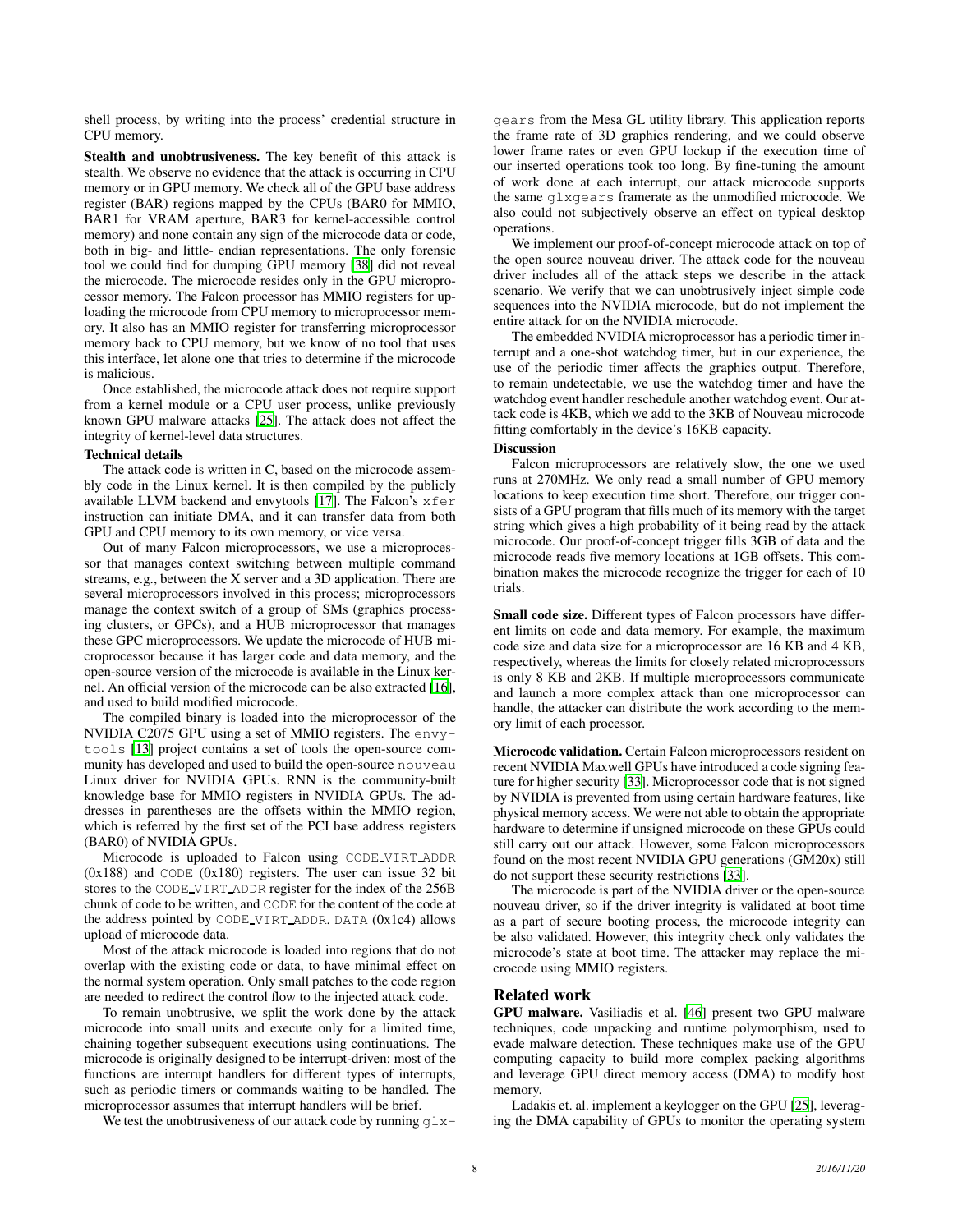keyboard buffer from a GPU kernel. The GPU-based keylogger requires an unprivileged helper process to set up the attack. It relies on a kernel module to update a page table entry of the helper, so that the process' address space contains a window on the kernellevel keyboard buffer. The keyboard buffer address is then moved to the GPU page table, and erased from the page table in the CPU, keeping the kernel memory mapping for a short time.

Both of these attacks require helper processes on the CPU, and these processes violate certain address space integrity properties (though in most systems, these integrity properties are implicit). Hiding malware with unpacking and polymorphism on the GPU requires mapping a CPU memory region that is executable, writable, and IO-mapped. The GPU-based keylogger has a user-level page that maps kernel memory which no user process should ever map. These distinctive memory regions that clearly violate certain safety properties make the malware easy to detect by some rootkit detectors [\[20,](#page-9-27) [37](#page-9-16)].

The GPU-based microcode attack described in this paper does not require any running process once it is installed in the microprocessor. It leaves no trace in CPU or GPU memory and therefore does not violate any memory integrity property. The GPU driver attack does not need a CPU helper until the malicious behavior is triggered. The attack is entirely encapsulated in the driver and does not change any kernel data structure, however the patched driver module might still be detected by kernel integrity checkers.

Villani et. al. analyze four GPU-assisted malware anti-memoryforensics techniques without modification of GPU microcode: unlimited code execution, process-less code execution, context-less code execution and inconsistent memory mapping and apply them to integrated Intel GPU cards [\[47](#page-9-28)].

GPU as secure co-processor. PixelVault [\[45\]](#page-9-0) proposes to use GPUs as secure co-processors for cryptographic operations. We have shown in this paper how features from the official NVIDIA debugger to unofficial hardware interfaces violate the security assumptions of PixelVault.

Firmware attacks. There are several firmware-based attacks that target diverse devices [\[1](#page-8-12), [3,](#page-8-11) [10,](#page-8-0) [42,](#page-9-29) [48,](#page-9-30) [52\]](#page-9-31). Similar to the microcode attack in this paper, these attacks embed malicious code into the firmware to circumvent the platform's security while evading detection. Triulzi [\[43](#page-9-32)] presents a sniffer that uses a combination of NIC and GPU to access main memory. The GPU runs an ssh daemon that accepts packets from the NIC through PCI-to-PCI transfer. The firmware modification on the GPU is mainly due to lack of PCI-to-PCI transfer support. With GPUDirectRDMA [\[32](#page-9-8)], this attack can be implemented without GPU firmware modification. To the best of our knowledge, our attack is the first GPU microcodebased attack that leverages GPU embedded microprocessors.

Enforcing measurement of firmware by devices at boot time and run time is necessary to ensure the integrity of a platform [\[19\]](#page-9-33). Our microcode attack cannot be detected by boot time integrity checks because our malicious microcode is injected at run time.

Newer NVIDIA GPUs are expected to disallow the use of unsigned microcode, preventing the microcode attack. Recent Maxwell GPUs can still load unsigned microcode imposing certain restrictions, even though the microcode access to physical memory may be allowed for some of microprocessors [\[33](#page-9-2)].

Information leaks through GPU. Recent works notice that the GPU driver does not erase the device memory after kernel termination, leaking private information [\[26](#page-9-34), [29\]](#page-9-35). This paper describes a different type of attacks that leverage the GPU to stealthily perform unauthorized accesses to CPU memory.

Attacks using graphics software stack. The security aspects of using GPUs in graphics applications have been the subject of much

work [\[39,](#page-9-36) [40](#page-9-37), [44\]](#page-9-38). Our work is complementary in that we focus on the GPU microcode and the driver, and investigate the weaknesses of using GPUs as secure co-processors.

Reverse-engineering GPU hardware. Detailed information about GPU hardware architecture is usually never disclosed by the vendors. Wong et al. [\[49\]](#page-9-5) reverse engineer GPU internals via carefully crafted microbenchmarks. We use similar techniques in this paper to discover the size of the instruction cache. Fujii et al. [\[17\]](#page-9-9) explain the internal organization of GPU microprocessors which we use to implement the microcode attack.

#### Conclusion

GPUs are not an appropriate choice for a secure coprocessor, and they pose a security threat to computing platforms, even those with an IOMMU. The problem with making hardware, especially hardware as complex as a GPU, into something that enhances security is that the security guarantees rely on a large set of assumptions about architectural, micro-architectural, and software features. These assumptions are difficult to verify and they can change for different versions of the product because the underlying motivation of the manufacturer is not security.

As an attack platform, they combine powerful access to platform hardware with an opacity encouraged by its proprietary nature. While forensic tools for GPUs will improve, they represent another nettlesome resource for determined attackers.

### References

- <span id="page-8-12"></span>[1] BROCKER, M., AND CHECKOWAY, S. iSeeYou: disabling the Mac-Book webcam indicator LED. In *Proceedings of the USENIX Security Symposium* (2014), USENIX Association, pp. 337–352.
- <span id="page-8-2"></span>[2] CORP., I. *Intel 965 Express Chipset Family and Intel G35 Express Chipset Graphics Controller Programmers Reference Manual. Volume 1: Graphics Core*, 2008. [https://01.org/sites/default/](https://01.org/sites/default/files/documentation/965_g35_vol_1_graphics_core_0.pdf) [files/documentation/965\\_g35\\_vol\\_1\\_graphics\\_](https://01.org/sites/default/files/documentation/965_g35_vol_1_graphics_core_0.pdf) [core\\_0.pdf](https://01.org/sites/default/files/documentation/965_g35_vol_1_graphics_core_0.pdf).
- <span id="page-8-11"></span>[3] CUI, A., COSTELLO, M., AND STOLFO, S. J. When firmware modifications attack: A case study of embedded exploitation. In *Proceedings of the Network and Distributed System Security Symposium (NDSS)* (2013).
- <span id="page-8-4"></span>[4] CVE. CVE-2007-1019. [https://www.cvedetails.com/](https://www.cvedetails.com/cve/CVE-2007-1881/) [cve/CVE-2007-1881/](https://www.cvedetails.com/cve/CVE-2007-1881/). Accessed: May 2016.
- <span id="page-8-7"></span>[5] CVE. CVE-2011-1019. [https://www.cvedetails.com/](https://www.cvedetails.com/cve/CVE-2011-1019/) [cve/CVE-2011-1019/](https://www.cvedetails.com/cve/CVE-2011-1019/). Accessed: May 2016.
- <span id="page-8-5"></span>[6] CVE. CVE-2014-5207. [https://web.nvd.nist.gov/view/](https://web.nvd.nist.gov/view/vuln/detail?vulnId=CVE-2014-5207) [vuln/detail?vulnId=CVE-2014-5207](https://web.nvd.nist.gov/view/vuln/detail?vulnId=CVE-2014-5207). Accessed: May 2016.
- <span id="page-8-6"></span>[7] CVE. CVE request: ro bind mount bypass using user namespaces. [http://www.openwall.com/lists/oss](http://www.openwall.com/lists/oss-security/2014/08/13/9)[security/2014/08/13/9](http://www.openwall.com/lists/oss-security/2014/08/13/9). Accessed: May 2016.
- <span id="page-8-8"></span>[8] CVE. How to exploit the x32 recvmmsg() kernel vulnerability CVE 2014-0038. [http://blog.includesecurity.com/2014/](http://blog.includesecurity.com/2014/03/exploit-CVE-2014-0038-x32-recvmmsg-kernel-vulnerablity.html) [03/exploit-CVE-2014-0038-x32-recvmmsg-kernel](http://blog.includesecurity.com/2014/03/exploit-CVE-2014-0038-x32-recvmmsg-kernel-vulnerablity.html)[vulnerablity.html](http://blog.includesecurity.com/2014/03/exploit-CVE-2014-0038-x32-recvmmsg-kernel-vulnerablity.html). Accessed: May 2016.
- <span id="page-8-9"></span>[9] CVE. Local root exploit for CVE-2014. [https://github.com/](https://github.com/saelo/cve-2014-0038) [saelo/cve-2014-0038](https://github.com/saelo/cve-2014-0038). Accessed: May 2016.
- <span id="page-8-0"></span>[10] DUFLOT, L., PEREZ, Y.-A., AND MORIN, B. What if you can't trust your network card? In *Proceedings of the International Symposium on Recent Advances in Intrusion Detection (RAID)* (Berlin, Heidelberg, 2011), Springer-Verlag, pp. 378–397.
- <span id="page-8-1"></span>[11] DUFLOT, L., PEREZ, Y.-A., VALADON, G., AND LEVILLAIN, O. Can you still trust your network card. *CanSecWest/core10* (2010).
- <span id="page-8-10"></span>[12] EDGE, J. A crypto module loading vulnerability. [https://lwn.](https://lwn.net/Articles/630762/) [net/Articles/630762/](https://lwn.net/Articles/630762/). Accessed: May 2016.
- <span id="page-8-3"></span>[13] ENVYTOOLS. envytools - tools for people envious of nvidia's blob driver. <https://github.com/envytools/envytools>. Accessed: May 2016.